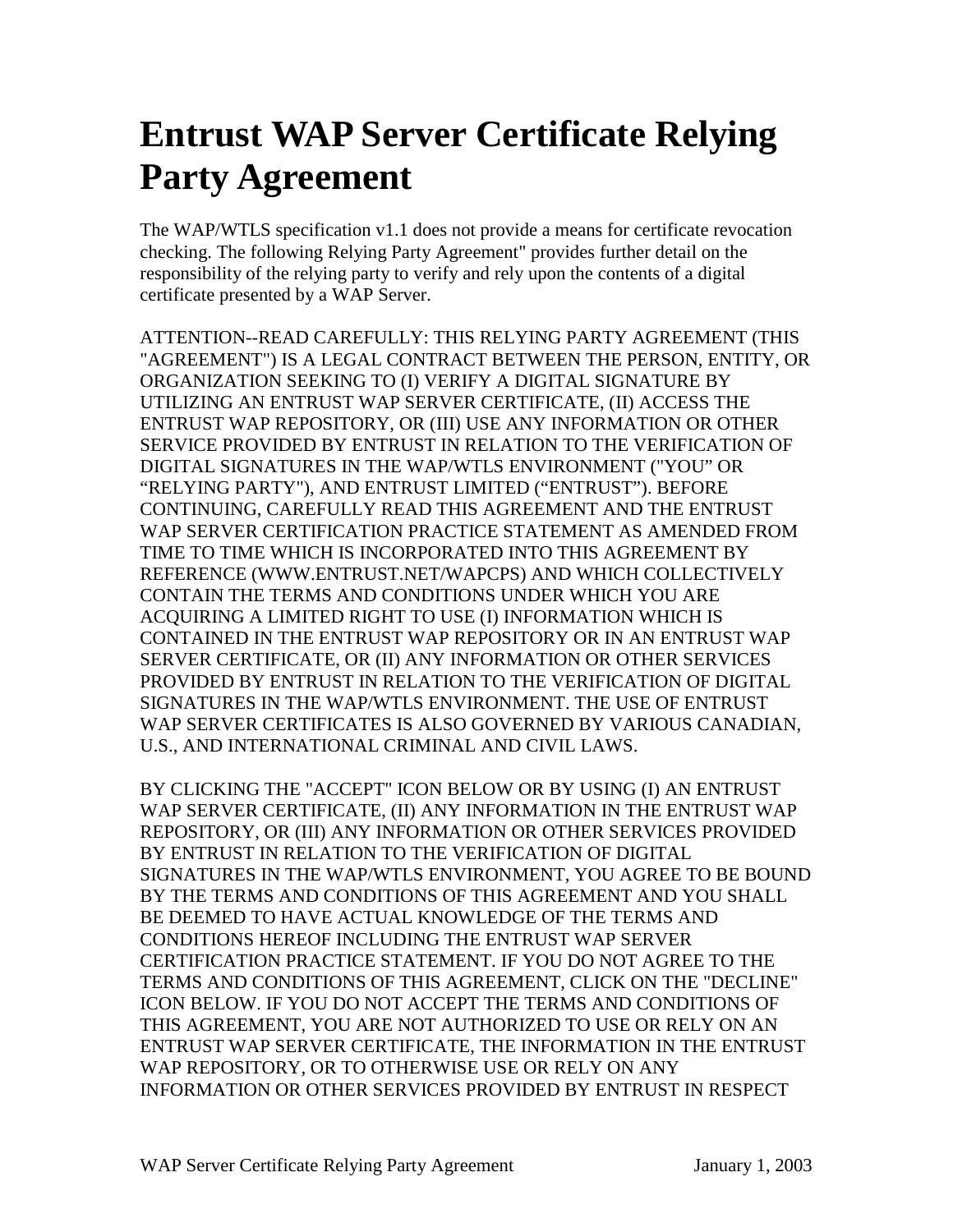TO THE VERIFICATION OF DIGITAL SIGNATURES IN THE WAP/WTLS ENVIRONMENT.

THIS AGREEMENT INCORPORATES BY REFERENCE THE TERMS AND CONDITIONS CONTAINED IN THE ENTRUST WAP SERVER CERTIFICATION PRACTICE STATEMENT AS AMENDED FROM TIME TO TIME. THE ENTRUST WAP SERVER CERTIFICATION PRACTICE STATEMENT CAN BE VIEWED AT WWW.ENTRUST.NET/WAPCPS. THIS AGREEMENT SHALL BECOME EFFECTIVE UPON THE EARLIER OF (I) YOUR USE OF OR RELIANCE ON ANY INFORMATION IN THE ENTRUST WAP REPOSITORY, (II) YOUR USE OF OR RELIANCE ON ANY INFORMATION CONTAINED IN AN ENTRUST WAP SERVER CERTIFICATE, OR (III) YOUR USE OF OR RELIANCE ON ANY OTHER INFORMATION OR SERVICES PROVIDED BY ENTRUST IN RESPECT TO THE VERIFICATION OF DIGITAL SIGNATURES IN THE WAP/WTLS ENVIRONMENT. YOUR USE OF OR RELIANCE ON ANY INFORMATION CONTAINED IN THE ENTRUST WAP REPOSITORY, OR YOUR USE OF OR RELIANCE ON ANY INFORMATION CONTAINED IN AN ENTRUST WAP SERVER CERTIFICATE, OR YOUR USE OF OR RELIANCE ON ANY OTHER INFORMATION OR SERVICES PROVIDED BY ENTRUST IN RELATION TO THE VERIFICATION OF DIGITAL SIGNATURES IN THE WAP/WTLS ENVIRONMENT, SHALL MANIFEST YOUR ACCEPTANCE OF THESE TERMS AND CONDITIONS AND YOU SHALL BE SUBJECT TO ALL OF THE TERMS AND CONDITIONS OF THIS AGREEMENT INCLUDING ANY TERMS AND CONDITIONS INCORPORATED BY REFERENCE INTO THIS AGREEMENT.

IN THE EVENT THAT YOU ARE ACTING AS AN EMPLOYEE, AGENT, OR REPRESENTATIVE OF ANOTHER LEGAL ENTITY OR ORGANIZATION, YOU HEREBY REPRESENT AND WARRANT THAT (I) THE INDIVIDUAL EXECUTING THIS AGREEMENT IS DULY AUTHORIZED TO ENTER INTO THIS AGREEMENT ON SUCH LEGAL ENTITIES' OR ORGANIZATION'S BEHALF AND TO BIND SUCH LEGAL ENTITY OR ORGANIZATION HEREBY, AND (II) SUCH LEGAL ENTITY OR ORGANIZATION HAS THE FULL LEGAL POWER, CORPORATE OR OTHERWISE, TO ENTER INTO THIS AGREEMENT AND PERFORM ITS OBLIGATIONS HEREUNDER.

1. Independent Choice: You acknowledge that You understand and have the necessary information to make an informed decision about whether and the extent to which to rely on a digital signature verified using the information contained in an Entrust WAP Server Certificate, the Entrust WAP Repository, or any information or other services provided by Entrust in relation to the verification of digital signatures in the WAP/WTLS environment. You acknowledge that You have read the Entrust WAP Server Certification Practice Statement and understand the disclaimers of representations, warranties, and conditions, and limitations of liabilities and are making Your own judgment as to whether it is reasonable under the circumstances to rely on a digital signature verified using the information contained in an Entrust WAP Server Certificate, the Entrust WAP Repository, or any other services provided by Entrust in relation to the verification of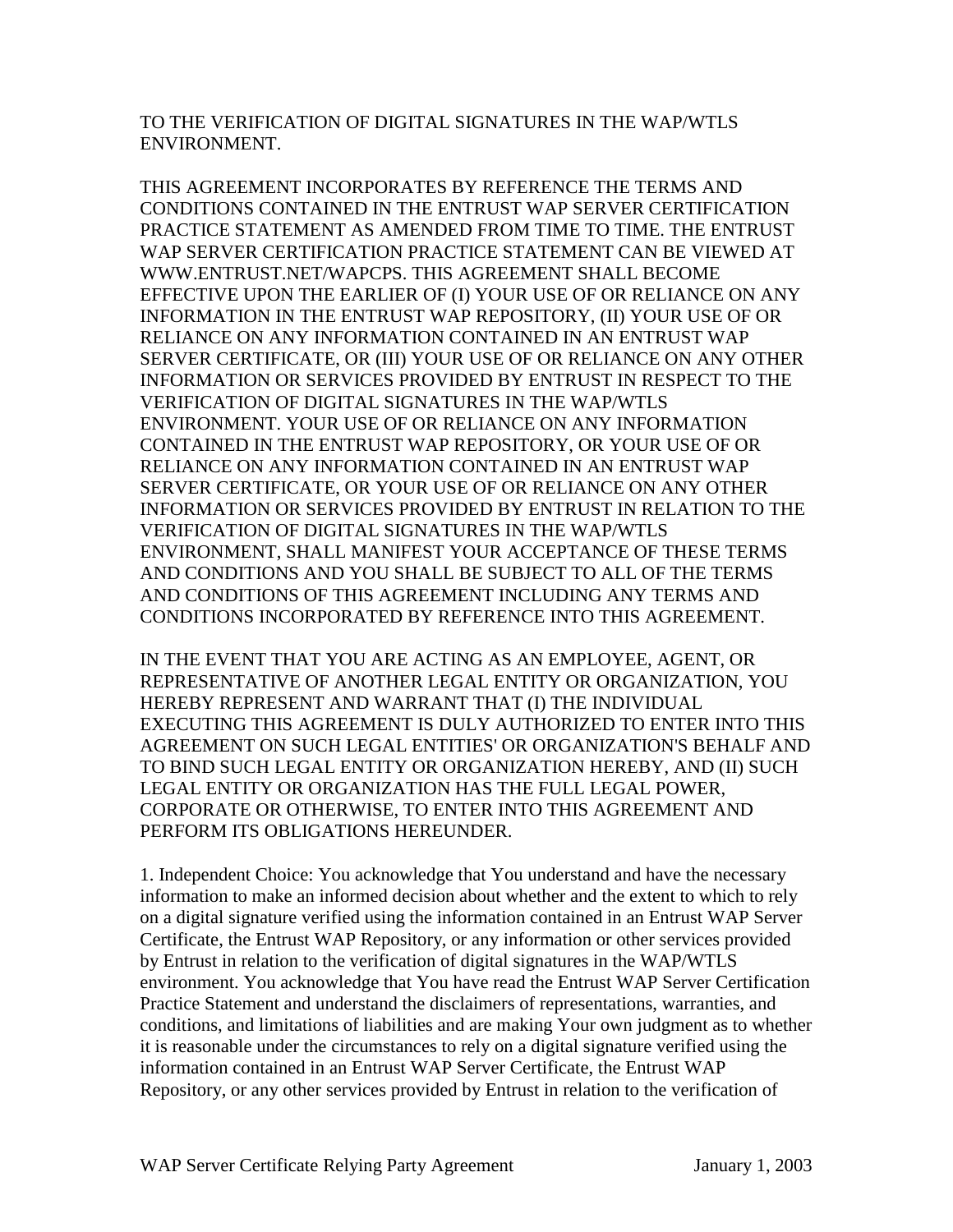digital signatures in the WAP/WTLS environment. You are solely responsible for determining whether to rely and the extent of such reliance. You acknowledge that the Subscriber for an Entrust WAP Server Certificate is solely responsible for the generation and security of the Private Key corresponding to the Public Key contained in such Subscriber's Entrust WAP Server Certificate, and that such Private Key may not be cryptographically sound or may have been Compromised and accordingly, a digital signature created using such Private Key may be a forgery. Entrust shall have no responsibility or liability if any Subscriber fails to generate a secure and cryptographically sound Key Pair, or if such Private Key is Compromised, or if such Subscriber fails to protect the confidentiality and restrict the use of the Private Key corresponding to the Public Key in the Subscriber's Entrust WAP Server Certificate.

YOU SPECIFICALLY ACKNOWLEDGE THAT REVOCATION OF CERTIFICATES IS NOT SUPPORTED IN VERSION 1.1 OF THE WTLS SPECIFICATION AS PUBLISHED BY THE WIRELESS APPLICATION PROTOCOL FORUM LTD., AND ACCORDINGLY AN ENTRUST WAP SERVER CERTIFICATE MAY CONTAIN INFORMATION THAT HAS CHANGED OR THAT HAS BEEN DETERMINED SUBSEQUENT TO ISSUANCE TO BE INVALID. YOU ALSO SPECIFICALLY ACKNOWLEDGE THAT THE ENTRUST WAP CERTIFICATION AUTHORITY WILL NOT BE ABLE TO REVOKE AN ENTRUST WAP SERVER CERTIFICATE IF THERE IS ANY CHANGE IN THE INFORMATION IN SUCH ENTRUST WAP SERVER CERTIFICATE, OR IF IT IS SUBSEQUENTLY DISCOVERED THAT THE INFORMATION IN SUCH ENTRUST WAP SERVER CERTIFICATE IS INVALID. YOU ACKNOWLEDGE THAT THE ENTRUST WAP CERTIFICATION AUTHORITY WILL BE UNABLE TO REVOKE SUCH ENTRUST WAP SERVER CERTIFICATE EVEN IF THE ENTRUST WAP CERTIFICATION AUTHORITY IS AWARE OF SUCH CHANGE OR INVALIDITY. YOU ACKNOWLEDGE THAT ANY RELIANCE BY YOU ON AN ENTRUST WAP SERVER CERTIFICATE SHALL HAVE BEEN MADE HAVING TAKEN INTO CONSIDERATION SUCH LIMITATIONS WITH RESPECT TO REVOCATION AND CHANGED OR INVALID INFORMATION.

2. Consideration: You acknowledge that Your use of or reliance on the information contained in the Entrust WAP Repository, an Entrust WAP Server Certificate, or any other information or services provided by Entrust in relation to the verification of digital signatures in the WAP/WTLS environment, constitutes sufficient consideration given by Entrust in return for the obligations placed on You as a Relying Party under this Agreement and the Entrust WAP Server Certification Practice Statement.

3. DISCLAIMER OF WARRANTY: EXCEPT FOR THE EXPLICIT REPRESENTATIONS, WARRANTIES, AND CONDITIONS PROVIDED IN THIS AGREEMENT AND THE ENTRUST WAP SERVER CERTIFICATION PRACTICE STATEMENT, ENTRUST WAP SERVER CERTIFICATES, ACCESS TO THE ENTRUST WAP REPOSITORY, AND ANY OTHER INFORMATION OR SERVICES PROVIDED BY ENTRUST IN RESPECT TO THE VERIFICATION OF DIGITAL SIGNATURES IN THE WAP/WTLS ENVIRONMENT ARE PROVIDED "AS IS",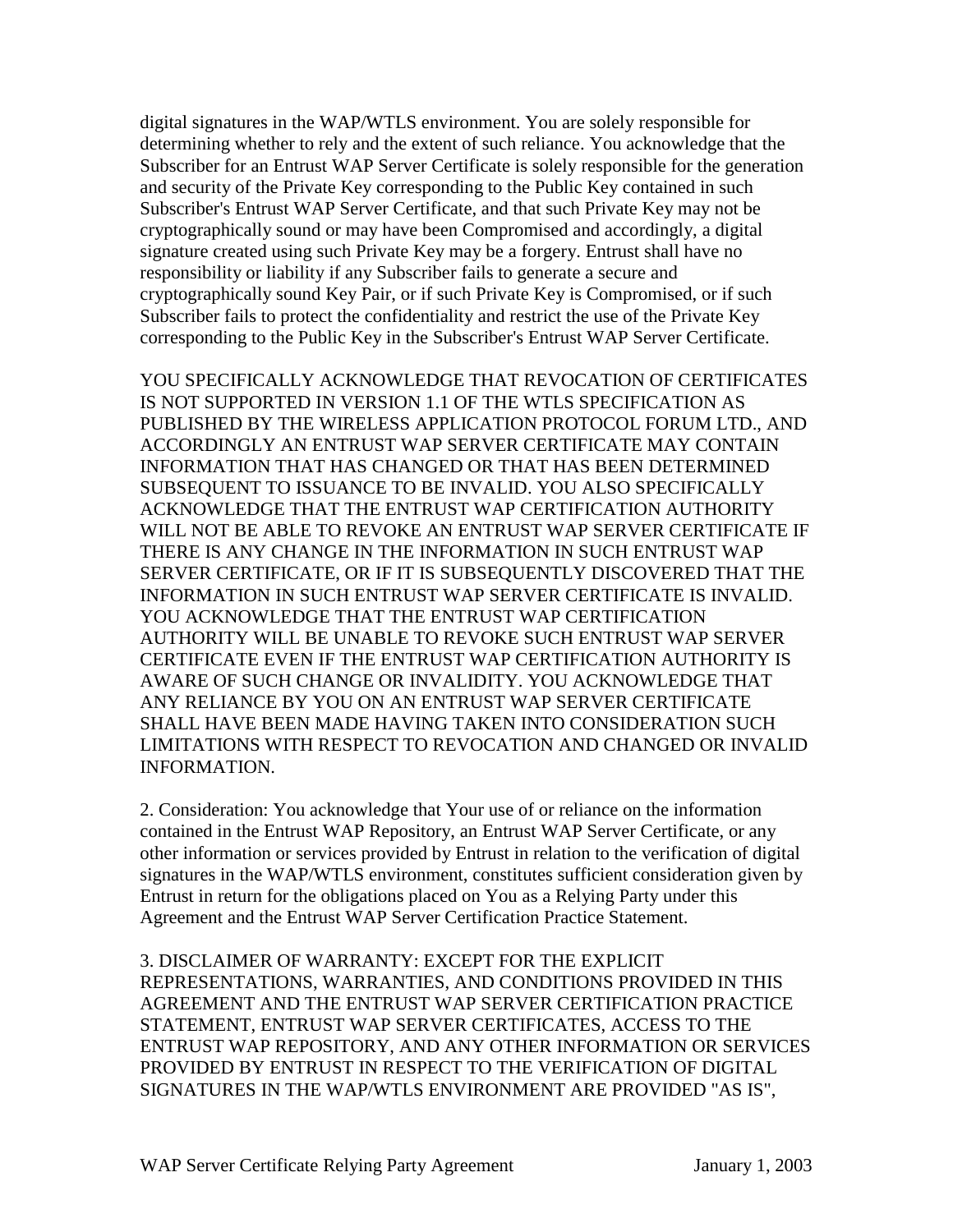AND ENTRUST MAKES NO REPRESENTATIONS AND GIVES NO WARRANTIES, OR CONDITIONS, WHETHER EXPRESS, IMPLIED, STATUTORY, BY USAGE OF TRADE, OR OTHERWISE, AND ENTRUST SPECIFICALLY DISCLAIMS ANY AND ALL REPRESENTATIONS, WARRANTIES, AND CONDITIONS OF MERCHANTABILITY, NON-INFRINGEMENT, TITLE, SATISFACTORY QUALITY, OR FITNESS FOR A PARTICULAR PURPOSE. EXCEPT FOR THE EXPLICIT REPRESENTATIONS, WARRANTIES AND CONDITIONS PROVIDED IN THIS AGREEMENT AND THE ENTRUST WAP SERVER CERTIFICATION PRACTICE STATEMENT, THE ENTIRE RISK OF THE USE OF OR RELIANCE ON ANY ENTRUST WAP SERVER CERTIFICATES, THE ENTRUST WAP REPOSITORY, AND ANY OTHER INFORMATION OR SERVICES PROVIDED BY ENTRUST IN RESPECT TO THE VERIFICATION OF DIGITAL SIGNATURES IN THE WAP/WTLS ENVIRONMENT SHALL BE BORNE SOLELY BY YOU.

4. LIMITATION OF LIABILITY: IN NO EVENT SHALL THE TOTAL CUMULATIVE LIABILITY OF ENTRUST AND ANY OF ENTRUST'S SUBCONTRACTORS, AGENTS, SUPPLIERS, EMPLOYEES, OR DIRECTORS TO ANY SUBSCRIBER, RELYING PARTY, OR ANY OTHER PERSON, ENTITY, OR ORGANIZATION ARISING OUT OF OR RELATING TO USE OF OR RELIANCE ON ANY ENTRUST WAP SERVER CERTIFICATE, USE OF OR RELIANCE ON THE ENTRUST WAP REPOSITORY, AND USE OF OR RELIANCE ON ANY OTHER INFORMATION OR SERVICES PROVIDED BY ENTRUST IN RESPECT TO DIGITAL SIGNATURES IN THE WAP/WTLS ENVIRONMENT, INCLUDING, WITHOUT LIMITATION, ANY USE OR RELIANCE ON ANY ENTRUST WAP SERVER CERTIFICATE, EXCEED ONE THOUSAND UNITED STATES DOLLARS (\$1000.00 U.S.) ("CUMULATIVE DAMAGE CAP"). THIS LIMITATION SHALL APPLY ON A PER ENTRUST WAP SERVER CERTIFICATE BASIS REGARDLESS OF THE NUMBER OF TRANSACTIONS, DIGITAL SIGNATURES, OR CAUSES OF ACTION ARISING OUT OF OR RELATED TO SUCH ENTRUST WAP SERVER CERTIFICATE OR ANY INFORMATION OR SERVICES PROVIDED BY ENTRUST IN RESPECT OF SUCH ENTRUST WAP SERVER CERTIFICATE. THE FOREGOING LIMITATIONS SHALL APPLY TO ANY LIABILITY WHETHER BASED IN CONTRACT (INCLUDING FUNDAMENTAL BREACH), TORT (INCLUDING NEGLIGENCE) OR ANY OTHER THEORY OF LIABILITY, INCLUDING ANY DIRECT, INDIRECT, SPECIAL, PUNITIVE, EXEMPLARY, CONSEQUENTIAL, RELIANCE, INCIDENTAL DAMAGES OR ANY OTHER KINDS OF DAMAGES.

IN THE EVENT THAT LIABILITY ARISING OUT OF OR RELATING TO AN ENTRUST WAP SERVER CERTIFICATE OR ANY OTHER INFORMATION OR SERVICES PROVIDED BY ENTRUST IN RESPECT TO ENTRUST WAP SERVER CERTIFICATES EXCEEDS THE CUMULATIVE DAMAGE CAP SET FORTH IN THIS SECTION ABOVE, THE AMOUNTS AVAILABLE UNDER THE CUMULATIVE DAMAGE CAP SHALL BE APPORTIONED FIRST TO THE EARLIEST CLAIMS TO ACHIEVE FINAL DISPUTE RESOLUTION, UNLESS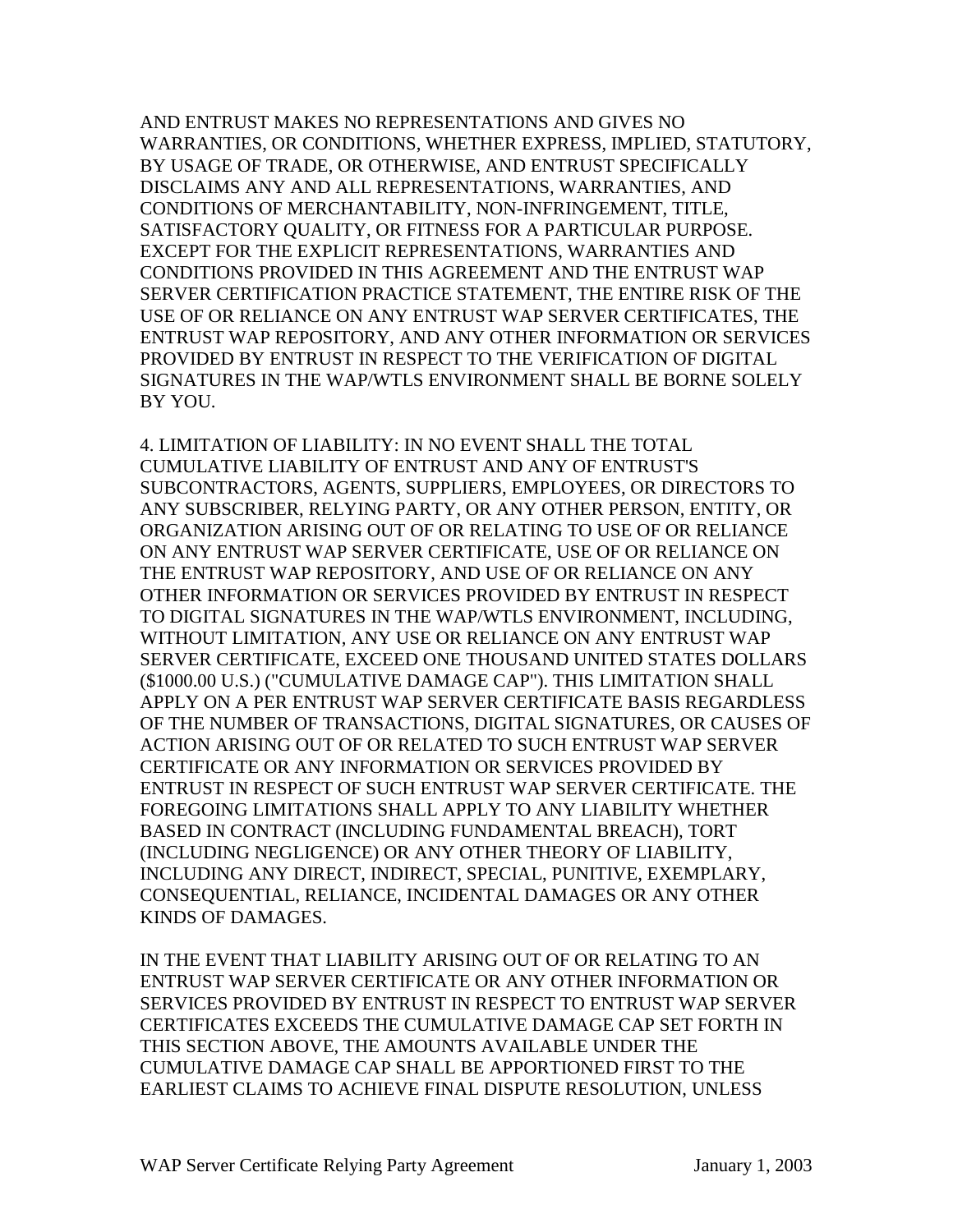OTHERWISE ORDERED BY A COURT OF COMPETENT JURISDICTION. IN NO EVENT SHALL ENTRUST BE OBLIGATED TO PAY MORE THAN THE CUMULATIVE DAMAGE CAP FOR EACH ENTRUST WAP SERVER CERTIFICATE REGARDLESS OF APPORTIONMENT AMONG CLAIMANTS.

IN NO EVENT SHALL ENTRUST OR ANY OF ENTRUST'S SUBCONTRACTORS, AGENTS, SUPPLIERS, EMPLOYEES, OR DIRECTORS BE LIABLE FOR ANY INCIDENTAL, SPECIAL, PUNITIVE, EXEMPLARY, INDIRECT, RELIANCE, OR CONSEQUENTIAL DAMAGES (INCLUDING, WITHOUT LIMITATION, DAMAGES FOR LOSS OF BUSINESS, LOSS OF BUSINESS OPPORTUNITIES, LOSS OF GOODWILL, LOSS OF PROFITS, BUSINESS INTERRUPTION, LOSS OF DATA, LOST SAVINGS, OR OTHER SIMILAR PECUNIARY LOSS) WHETHER ARISING FROM CONTRACT (INCLUDING FUNDAMENTAL BREACH), TORT (INCLUDING NEGLIGENCE) OR ANY OTHER THEORY OF LIABILITY.

THE FOREGOING LIMITATIONS SHALL APPLY NOTWITHSTANDING THE FAILURE OF ESSENTIAL PURPOSE OF ANY LIMITED REMEDY STATED HEREIN AND EVEN IF ENTRUST HAS BEEN ADVISED OF THE POSSIBILITY OF THOSE DAMAGES.

SOME JURISDICTIONS DO NOT ALLOW THE EXCLUSION OR LIMITATION OF LIABILITY FOR CONSEQUENTIAL OR INCIDENTAL DAMAGES, SO THESE LIMITATIONS SET FORTH ABOVE MAY NOT APPLY TO YOU. THE DISCLAIMERS OF REPRESENTATIONS, WARRANTIES, AND CONDITIONS AND THE LIMITATIONS OF LIABILITY IN THIS AGREEMENT AND THE ENTRUST WAP SERVER CERTIFICATION PRACTICE STATEMENT CONSTITUTE AN ESSENTIAL PART OF THIS AGREEMENT, THE ENTRUST WAP SERVER CERTIFICATION PRACTICE STATEMENT, ANY SUBSCRIPTION AGREEMENTS, AND ANY OTHER RELYING PARTY AGREEMENTS. YOU ACKNOWLEDGE THAT BUT FOR THESE DISCLAIMERS OF REPRESENTATIONS, WARRANTIES, AND CONDITIONS, AND LIMITATIONS OF LIABILITY, ENTRUST WOULD NOT ISSUE ENTRUST WAP SERVER CERTIFICATES TO SUBSCRIBERS OR PROVIDE INFORMATION OR SERVICES IN RESPECT TO ENTRUST WAP SERVER CERTIFICATES AND THAT THESE PROVISIONS PROVIDE FOR A REASONABLE ALLOCATION OF RISK.

5. Severability: Whenever possible, each provision of this Agreement, the Entrust WAP Server Certification Practice Statement, any Subscription Agreements, and any other Relying Party Agreements shall be interpreted in such manner as to be effective and valid under applicable law. If the application of any provision of this Agreement, the Entrust WAP Server Certification Practice Statement, any Subscription Agreement, or any other Relying Party Agreement or any portion thereof to any particular facts or circumstances shall be held to be invalid or unenforceable by an arbitrator or court of competent jurisdiction, then (i) the validity and enforceability of such provision as applied to any other particular facts or circumstances and the validity of other provisions of this Agreement, the Entrust WAP Server Certification Practice Statement, any Subscription